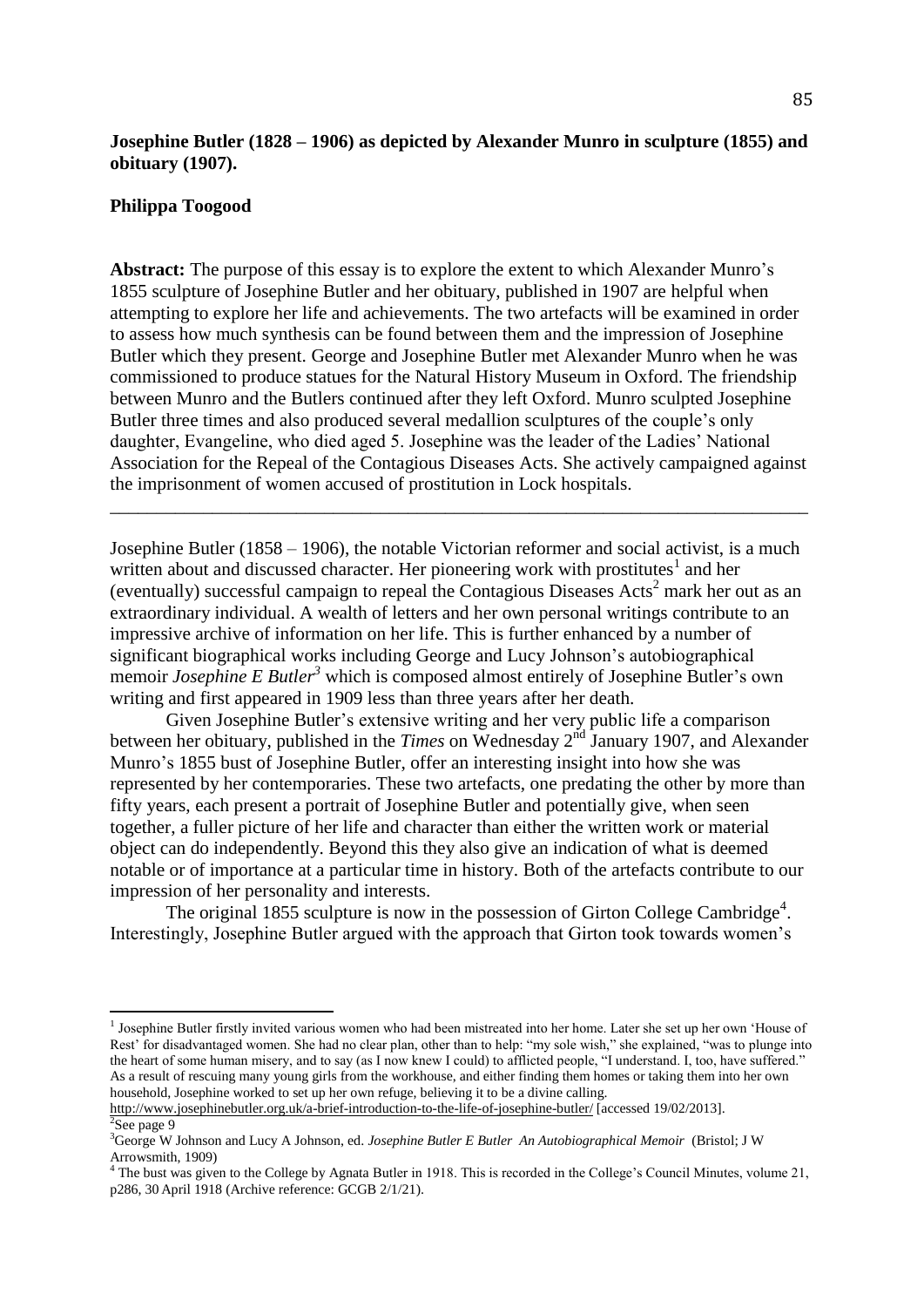university education<sup>5</sup>, finding herself favouring the educational pedagogy of her friend Anne Clough<sup>6</sup> (the first principle of Newnham College).

Alexander Munro's 1855 bust of Josephine Butler is carved in white marble and stands at 67 cm high. It is 46 cm wide and has a depth of 27 cm making it almost life sized. The bust is in the round and free standing. As Tim Barringer, Art Historian, comments, 'her drapery – it is hardly conventional Victorian dress – reveals one bare shoulder'<sup>7</sup> . Her hair is adorned with seven stars, perhaps a reference to Rossetti's poem about the damsel looking down from heaven.<sup>8</sup> There is a similarity between the bust and other sculpture of the time, for example Sir Francis Leggatt Chantrey's marble bust of Queen Victoria 1841 (figure 5). The difference is that Victoria retains her regal pose in the position of the drapery and the addition of the tiara, as opposed to Josephine Butler who is portrayed with her drapery more unconventionally positioned and her hair loose. Munro himself was at pains to emphasise that the 1855 bust was not really a portrait at all. He 'considered the treatment so unusual that the work would not be recognised as a portrait at all and that there would be 'a likely enough supposition that it is only an "ideal" subject".<sup>9</sup> This description offers the viewer an insight to his work. He was perhaps not aiming to present a portrait of Josephine Butler but instead a bust of a beautiful woman, inspired more by poetry and his own idea of beauty than by Josephine Butler herself. The term ideal should be applied to the bust indicating not a representation of the object, in this case Josephine Butler, but of the thought of the object.

Josephine Butler was regarded as a great beauty. The portrait by the artist George Richmond, for whom Josephine Butler had sat in 1851 before her marriage, was much admired and can still be seen at the National Portrait Gallery (see figure 6). The main image (figure 1) is a photograph by W Tams, dated c.1924 showing the sculpture from the front. Further, more recent images from a Sotheby's sale of a plaster copy of the bust by Munro show the front, side and rear views of the sculpture.

<sup>&</sup>lt;sup>5</sup> 'Josephine and Anne crossed swords with Emily Davies, founder of Girton College, Cambridge, over tertiary education issues of both pragmatic and philosophical kinds.' L S Nolland, *A Victorian Feminist Christian – Josephine Butler, the Prostitutes and God* (Milton Keynes: Paternoster, 2004) page 216.

<sup>&</sup>lt;sup>6</sup> Anne Clough argued that her female students should attend lectures alongside their male colleagues and both she and Josephine Butler were of the opinion that all educational resources should be available both men and women.

<sup>7</sup> Barringer; Rosenfeld and Smith *Pre-Raphaelites Victorian Avant-Garde* (London: Tate Publishing, 2012) p. 158.

<sup>8</sup>The blessed Damozel lean'd out

From the gold bar of Heaven:

Her blue grave eyes were deeper much

Than a deep water, even.

She had three lilies in her hand,

And the stars in her hair were seven.

Dante Gabriel Rossetti *The Blessed Damozel (*Oxford: The Germ, February 1850). See also Rossetti's painting *The Blessed Damazel* Fogg Museum of Art, Harvard, Massachusetts.

<sup>9</sup> Barringer (London: Tate Publishing, 2012) p. 158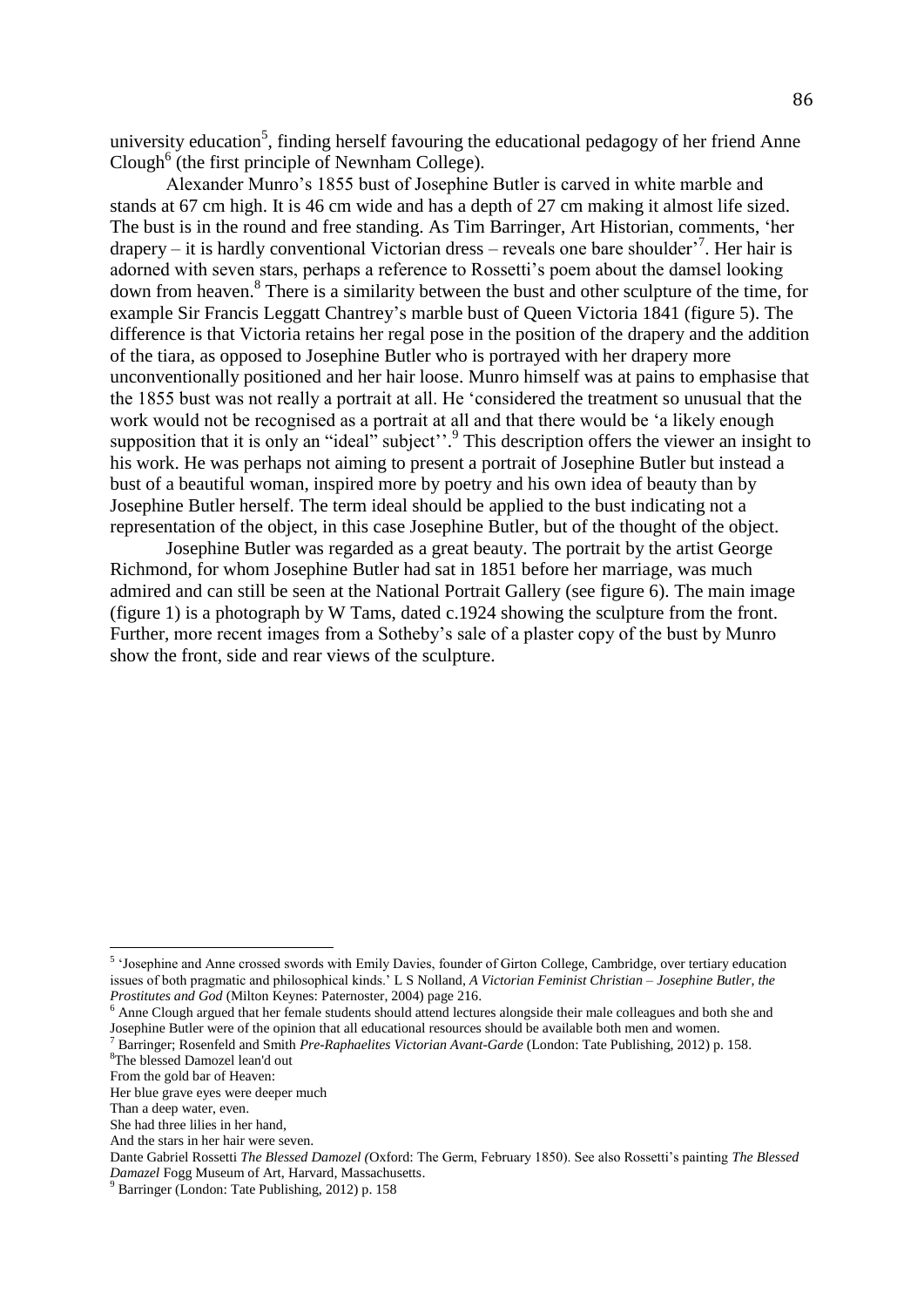

Figure 1: Black and white photograph (circa1928) of a marble bust of Josephine Butler Photographer: W. T//ams. Reference ZBU/E/3/A/11/16, Northumberland Archives.<sup>10</sup> The information that follows relates to the bust, not the photograph. Munro; Alexander, *Josephine Butler*, 1855, marble, 67 cm x 46 cm x 27 cm, Girton College Cambridge

<sup>&</sup>lt;sup>10</sup> <http://www.experiencewoodhorn.com/archive.ZBU~E~3~A~11~16>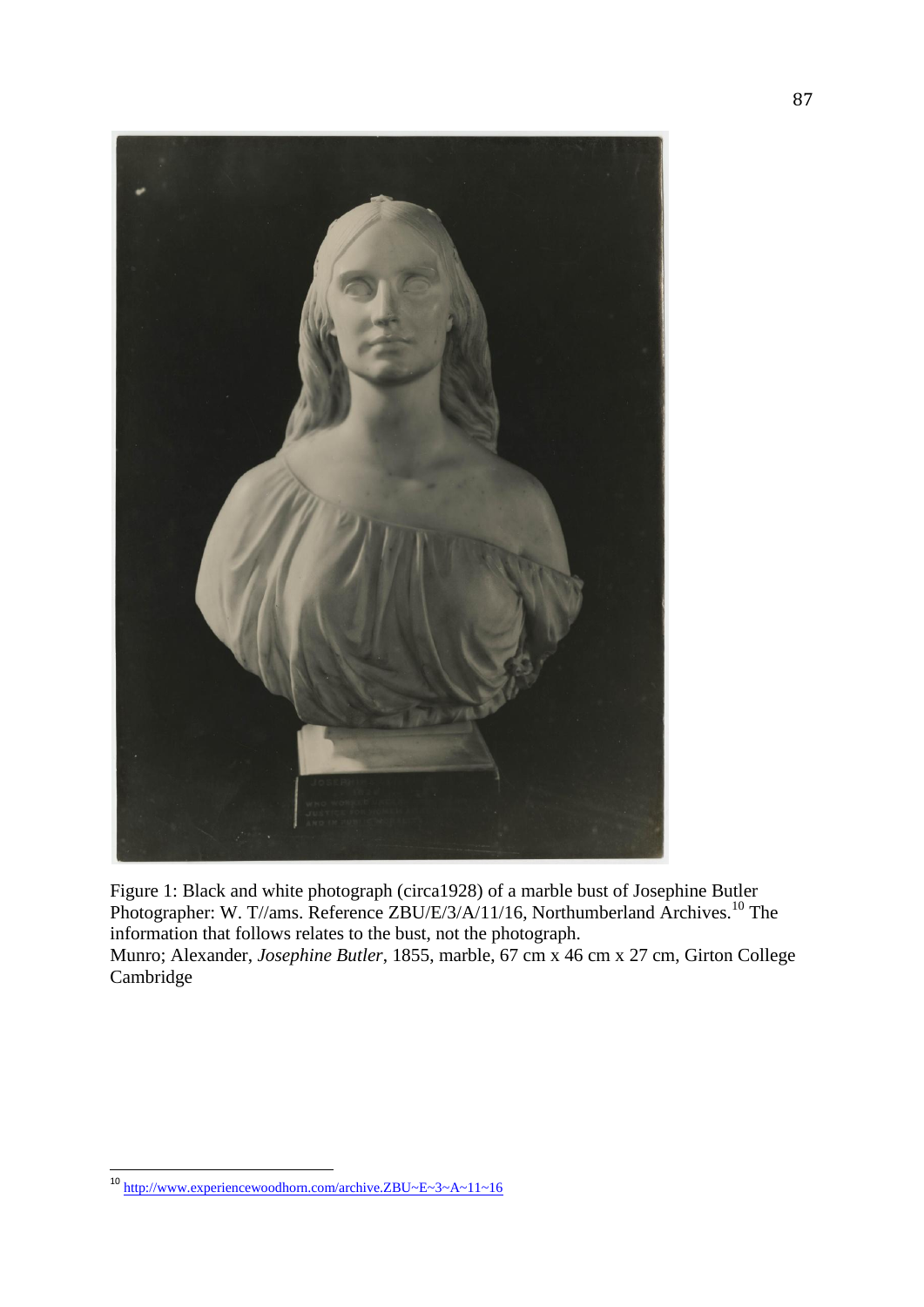

Figure 2:<sup>11</sup> Photograph of a plaster copy of the bust, signed ALEX MUNRO Sc. It is in plaster and stands at 68cm. (26 3/4 in.) tall. It was sold in 2010 by Sotheby's for 4,500GBP. Plaster copy of the Josephine Butler Bust.



# Figure 3<sup>12</sup>

Figure 4 13

<sup>&</sup>lt;sup>11</sup>The three images provided enable the reader to see the front, side and back views of the plaster reproduction. Note the stars woven into her flowing hair. [http://www.sothebys.com/en/auctions/ecatalogue/2010/19th-and-20th-century-european](http://www.sothebys.com/en/auctions/ecatalogue/2010/19th-and-20th-century-european-sculpture%20l10232/lot.13.lotnum.html)[sculpture l10232/lot.13.lotnum.html](http://www.sothebys.com/en/auctions/ecatalogue/2010/19th-and-20th-century-european-sculpture%20l10232/lot.13.lotnum.html)

 $12$  ibid  $13$  ibid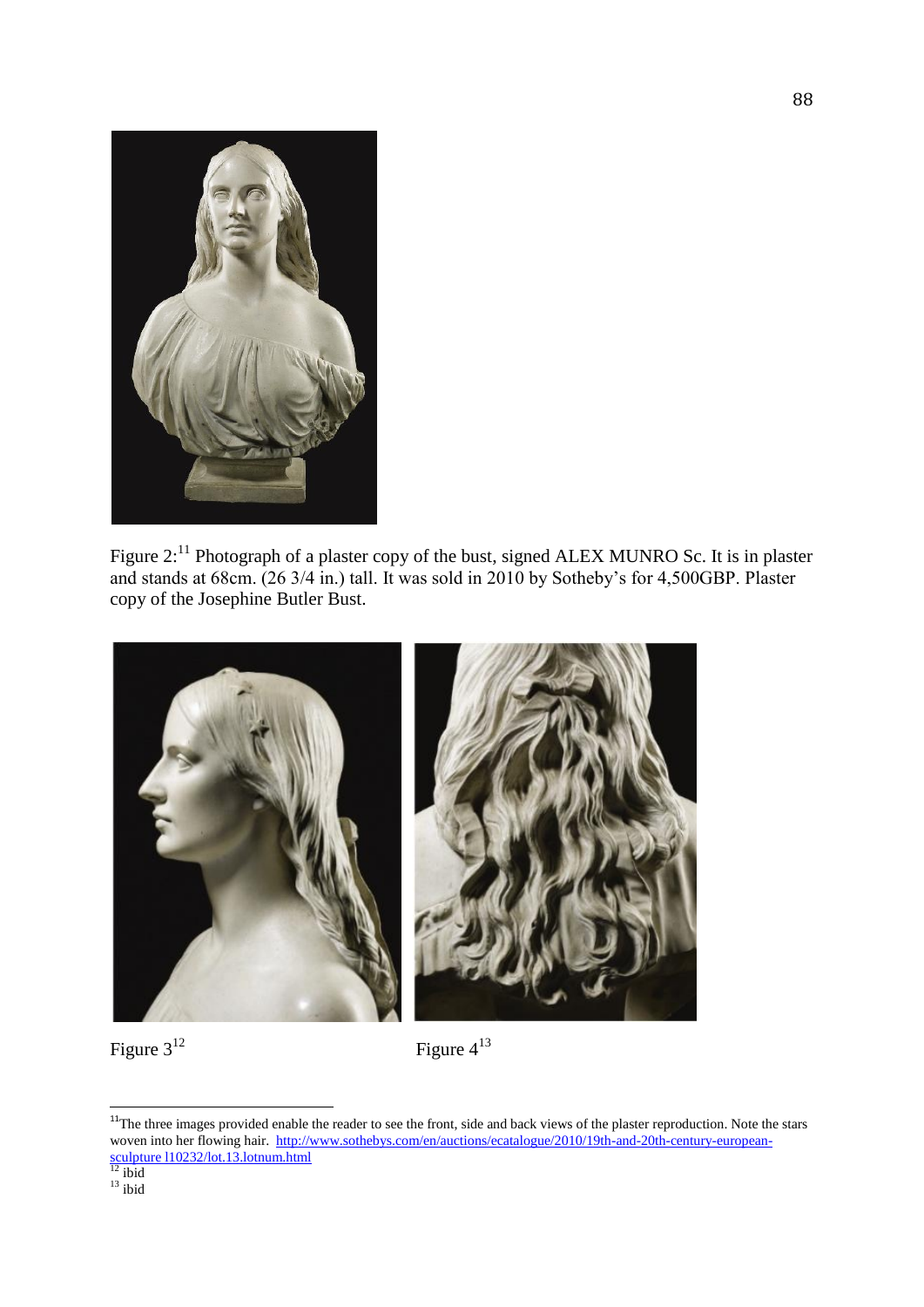

Figure 5: Queen Victoria

Replica by Sir Francis Leggatt Chantrey, marble bust, 1841 (1839); 27 3/4 in. (705 mm) high. Purchased with help from George Harland Peck, 1913, Primary Collection, National Portrait Gallery 1716.



 $\overline{a}$ 

Figure 6: Josephine Elizabeth Butler (née Grey)<sup>14</sup>

George Richmond, pastel, 1851; 22 7/8 in. x 17 1/2 in. (581 mm x 445 mm).Purchased, 1999, Primary Collection, National Portrait Gallery 6482.

The bust offers the viewer one view of Josephine Butler, captured at a particular time and idealised by Munro. At the time when the sculpture was made Josephine had not established a particular reputation for herself outside of her role as wife to George and being a woman of beauty and intelligence. The obituary offers a very different image of Josephine Butler. Josephine Butler's obituary was published in the *Times* on 2<sup>nd</sup> January 1907, appearing on page 8 in the Court Circular and News section just three days after her death on

<sup>&</sup>lt;sup>14</sup> George Richmond, pastel, 1851; 22 7/8 in. x 17 1/2 in. (581 mm x 445 mm).Purchased, 1999,Primary Collection, NPG 6482. <http://www.npg.org.uk/>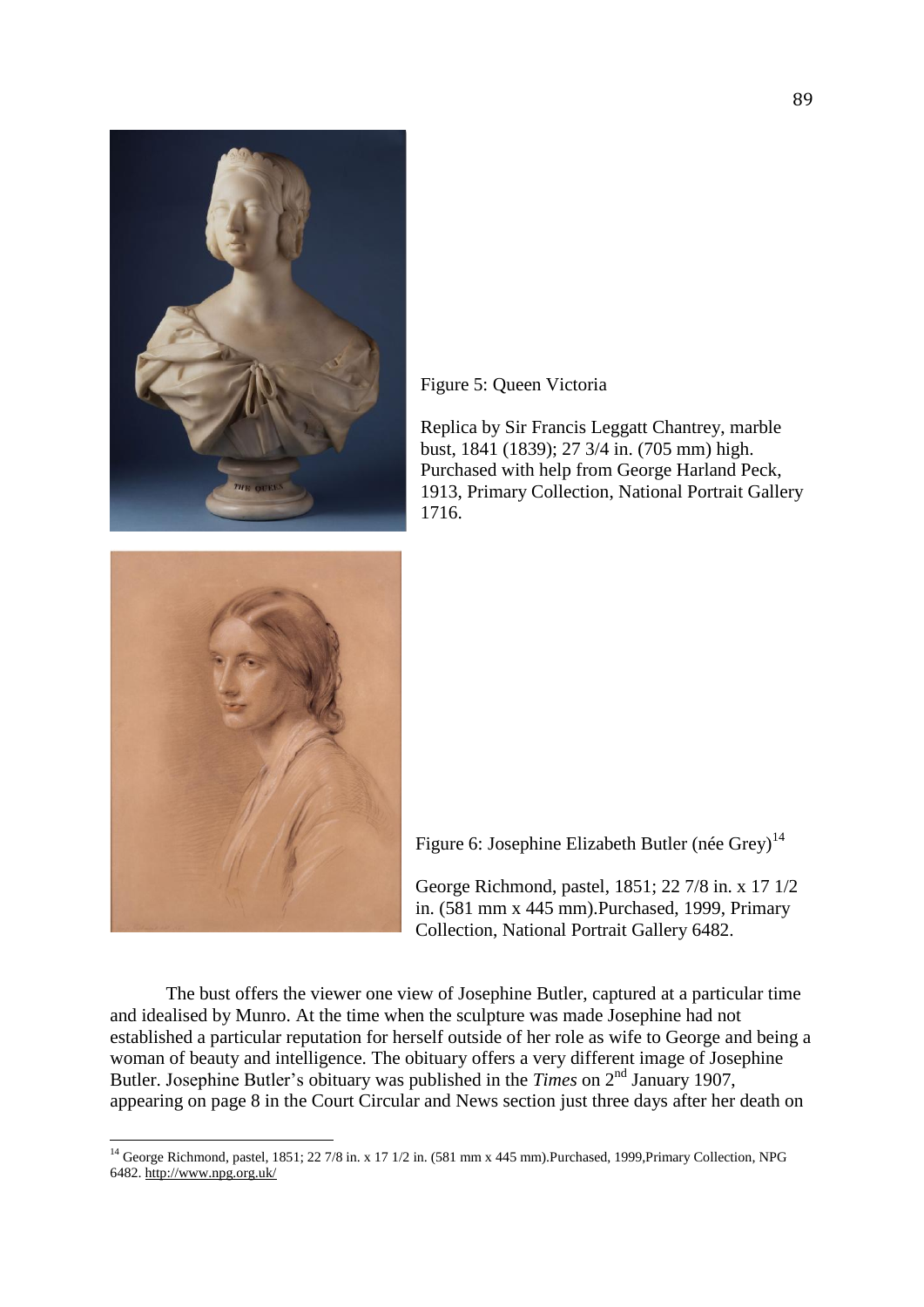30<sup>th</sup> December 1906. The obituary is not credited to a particular author. The readers would have been literate and therefore a certain level of education can be assumed. The editor at the time was George Earle Buckle. The *Times* was a broadsheet newspaper with a close and small typeface (Times New Roman was introduced in 1908). The obituary of Josephine Butler is extensive, reflecting her importance as a national figure. The role of an obituary is to offer an overview of an individual's life and achievements. There is the advantage for the writer of being able to draw on the whole of a life. For this reason the interest for the historian lies both in the accuracy of the account and the choice made by the author as regards what is significant when examining the life and achievements of a particular individual. The style of writing is formal giving a factual emphasis to the obituary. The author's choice of important dates and events create a framework onto which a more subjective and personalised account is woven.

Butler's obituary begins with this framework. 'Josephine Grey was a Northumbrian, the daughter of John Grey, of Dilston, where she was born on April 13, 1828.<sup>15</sup> This simple statement places Butler in context, her place and date of birth and reference to her father which perhaps indicates that he was also a person of note. <sup>16</sup>

The obituary continues by chronologically detailing the life of Josephine Butler in terms of both her personal life and her geographical location. Following her marriage to George Butler in 1852, Josephine Butler and her husband arrived in Oxford, setting up a modest home on The High as George Butler took up his position as an examiner at the university schools. The Butlers moved from Oxford to Cheltenham then Liverpool, Winchester and finally, following George Butler's death in 1890, returned home to Woolner in Northumberland.

For a woman of such independence of thought and notable political activity<sup>17</sup>, it is curious to the twenty-first-century reader that each different period in her life should be described not through her own activity but her husband's. George Butler, a tutor at Durham University came from a distinguished clerical and academic family although it would be reasonable to argue that his own potential was never fully realised due in part to the lack of society's acceptance of his wife's political and humanitarian activities. Josephine Butler's domestic location was dictated by George's professional life but this life was curtailed by her passionate adoption of the cause for the plight of fallen and failed women<sup>18</sup>. Despite this they are described as being a very close and mutually supportive couple, each assisting with the work and interests of the other:

The first five years of her married life were spent at Oxford, where she proved a most capable and sympathetic helpmate to her husband, drawing maps for his lectures, or puzzling out old Chaucers in the Bodleian.<sup>19</sup>

The description here firmly places Josephine Butler as wife and supporter. In later life it was George Butler who would enthusiastically embrace his wife's work in social reform.

<sup>15</sup> *The Times* (London, England), Wednesday, Jan 02, 1907; p.8; Issue 38219

<sup>&</sup>lt;sup>16</sup> He had, with important political connections to the reformers of the time due to his relationship with the second Earl Grey who, 'employed John's services and depended upon his judgement as a regional Whig leader in the tumultuous years prior to the 1832 Reform Bill.' (see Nolland p. 23)

 $17$  Josephine Butler is remembered as a feminist and reformer. Nolland makes the following observation: 'According to Judith Walkowitz, she involved herself with a dozen different moral, social and political reform movements which ranged from anti-slavery, republicanism and female suffrage to medical reform, temperance and social purity. She published her first work, *The Education and Employment of Women* in which she argued that the millions of self-supporting women in Britain needed a broader range of work options than the existent ones of sewing, domestic service and teaching.' Nolland p. 215

<sup>&</sup>lt;sup>18</sup> 'Fallen' here refers to those who had adopted prostitution as a means of income. 'Failed' refers to those let down by society, through the legal constraints of different Acts, such as that for Contagious diseases.

<sup>19</sup> The *Times* (London, England), Wednesday, Jan 02, 1907; pg.8; Issue 38219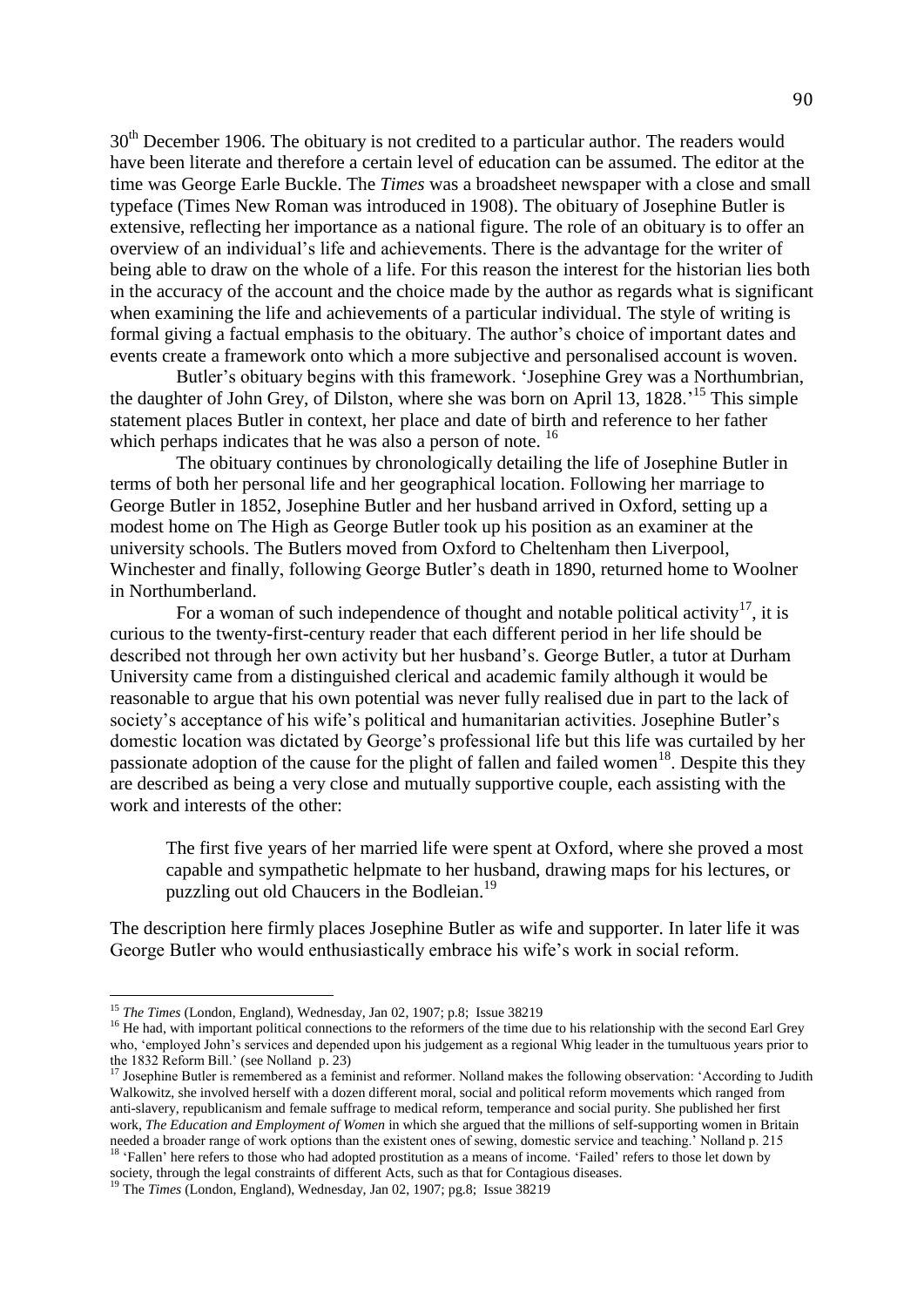The description of their Oxford life is brief but other more detailed biographical accounts of Josephine Butler give greater colour and depth to the time which the couple spent in the city. Oxford in the 1850s was a place of contradictions. In her 2001 biography Jane Jordan writes that:

It took some time before Josephine Butler could admit to herself that the wisdom of Oxford was undermined by many areas of deplorable ignorance which resulted in dangerous prejudices and bigoted judgements.<sup>20</sup>

The perception of Josephine Butler by those in Oxford society at the time seemed to be more focussed on her beauty than it was on her lively mind and passionate moral and religious convictions. She is described by Sir William Hamilton who sees her out riding as having 'firmness [...] a general sense of harmony! And a light figure!'<sup>21</sup>

It was during these early years of married life in Oxford that Josephine Butler met Alexander Munro. Munro skirted the pre-Raphaelite movement, not one of the original seven but closely enough involved to have been asked by Dante Gabriel Rossetti to contribute the carved tympanum over the entrance to the Oxford Union building. In 1855 George Butler was given the task of looking after Munro, offering him lodgings in the Butler's home. Munro had been commissioned to produce some of the statues for the interior decoration of the Oxford University Museum of Natural History (he produced six, including Newton and Galileo).

One possible question which arises in comparing this bust to the more regimented and formulaic content of her obituary is why a woman of such high moral and religious ideals would choose to be presented in such a fashion? Josephine Butler was familiar with the work of Dante Gabriel Rossetti and George Butler had assisted Rossetti with some work on a translation of Dante Alighierie. The Butler's had visited Rossetti's studio and there is clear reference to the Rossetti poem *The Blessed Damozel* in the sculpture. The portrayal of Josephine Butler by Munro is according to Jane Jordan:

a most incongruous one [...] for Josephine. The gaze is resolute, and recognizable, but the long hair is unbound, flowing loosely down her back and she is wearing nothing but the simplest drapery, a plain chemise which reveals one naked shoulder.<sup>22</sup>

Josephine Butler was influenced by her husband's interest in renaissance art which perhaps explains her willingness to be portrayed in such a manner. This might imply that she did not see a contradiction between a sculpture which showed femininity and beauty and campaigning for the rights of women in society.

Munro became a highly respected sculptor, his other sitters included Gladstone and his work was exhibited frequently including at the  $84<sup>th</sup>$  exhibition of the Royal Academy of Arts in 1852. As a guest in the Butlers home he would have had a more intimate relationship with the family than would be usual for a portrait sculptor and yet the drapery and the loose hair seem at odds with the picture of Josephine Butler which can be drawn from the other writings about her. Munro sculpted Josephine Butler more than once; the second bust shows a more demure and formal figure, shoulders covered and hair in a long plait down her back. Josephine Butler herself is said to have favoured this particular image, 'Butler chose to represent herself by a photograph made after 1872 of the second Munro bust which she

 $\overline{a}$ 

<sup>20</sup> Jane Jordan, *Josephine Butler* (London; John Murray, 2001) p. 44

<sup>&</sup>lt;sup>21</sup> Ibid page 36 (note that this is Sir William Hamilton, metaphysician  $1788 - 1865$ )

 $^{22}$  ibid p.  $41$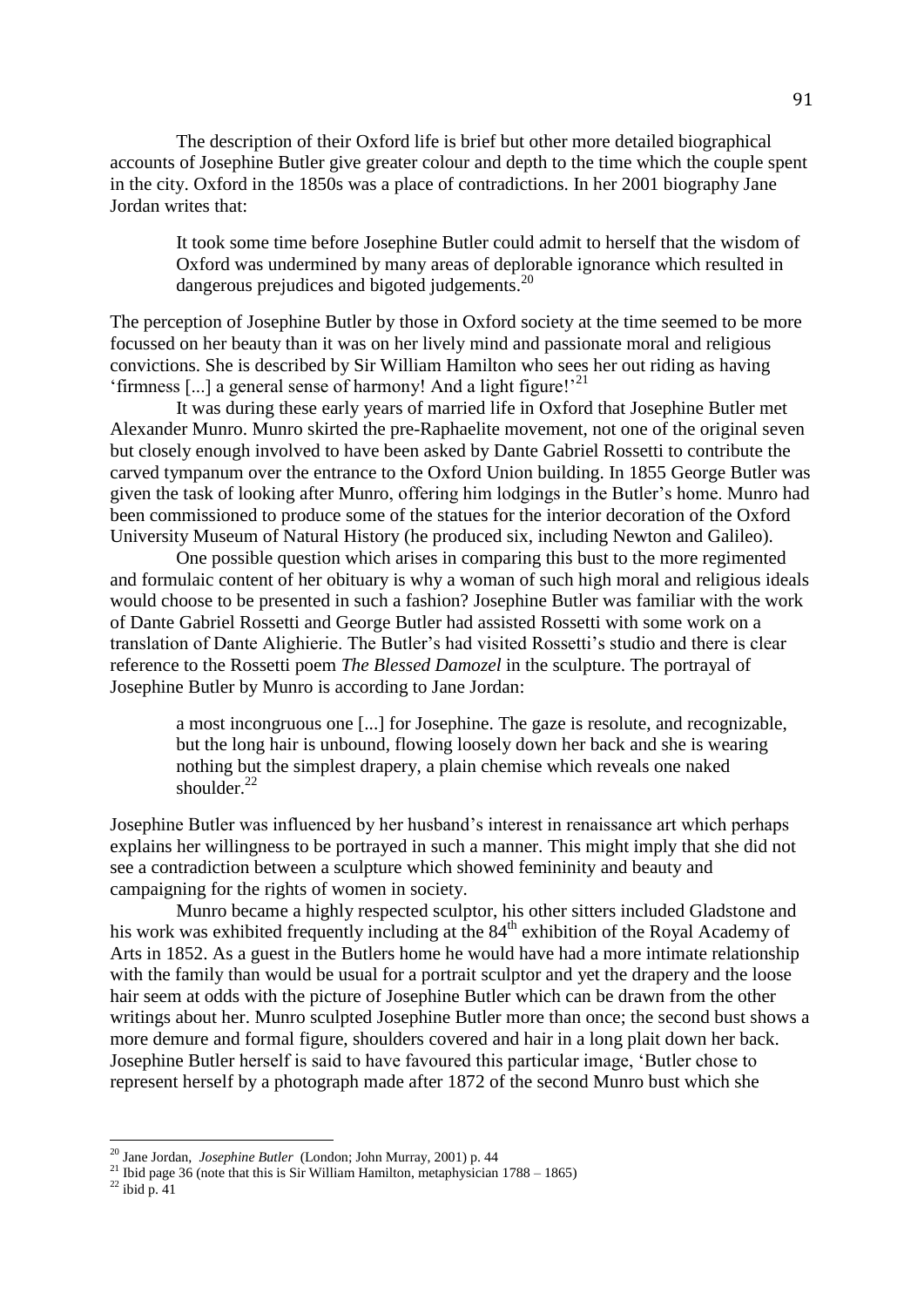circulated as a carte-de-visite<sup> $2<sup>23</sup>$ </sup>. The second bust was finished in 1865, the year in which he referred to the sculpture in a letter to George Butler as his 'Beatrice Marble'. This second bust is described by Jordan in the following way: 'Josephine wears a plain chemise drawn up to the neck, over which hangs a simple antique yoked dress. The eyes are lowered, the gaze introspective and solemn, even grave.<sup>24</sup>

There is the possibility that the effect on Josephine Butler of the tragic death in a domestic accident of Evangeline, her only daughter, in 1864, is shown in this second bust. The change in position and focus reflects the change in Josephine Butler's outlook. It was after Eva's death that her work with disadvantaged women which had begun in Oxford really escalated. The author of the obituary is keen to identity Josephine Butler's motivation for her work with poor and desolate women with her own personal tragedy, 'At Cheltenham [...] a still greater trial was in store – the death of her only daughter by falling over a banister.<sup>25</sup> Butler herself is quoted as saying that she was 'possessed with an irresistible desire to go forth and find some pain keener than my own.<sup>26</sup> Munro made a medallion portrait Eva Butler<sup>27</sup>, having taken the image of her death mask showing Munro's continued contact with the family after their move from Oxford to Cheltenham.



Figure 7:<sup>28</sup> *Eva Butler with a Dove*, 21 x 18 7/8 in, Marble, serpentine (mineral – sometimes used for headstones, an appropriate choice given the posthumous nature of the work). Munro, Alexander, Circa 1864, Private Collection. Photograph Type: A-negative Negative number: A92/41

 $\overline{a}$ 

Copyright: © Courtauld Institute of Art. References: Exh: Pre-Raphaelite Sculpture: nature and imagination in British sculpture 1848 – 1914: London; Matthiesen Gallery; Oct – Dec 1991; Birmingham City Museum and Art Gallery; Jan – Mar 1992<http://theredlist.fr/wiki-2-351-861-1411-1423-1427-view-romanticism-1-profile-munro-alexander.html> [accessed 17/01/2013]

 $^{23}$  Ibid p.158

 $24$  Ibid p.42

<sup>25</sup> *The Times* (London, England), Wednesday, Jan 02, 1907; pg.8; Issue 38219

 $^{26}$ ibid

 $27$  See figure 7

<sup>&</sup>lt;sup>28</sup> *Eva Butler with a Dove*, 21 x 18 7/8 in, Marble, serpentine (mineral – sometimes used for headstones, an appropriate choice given the posthumous nature of the work). Munro, Alexander, Circa 1864, Private Collection. Photograph Type: Anegative Negative number: A92/41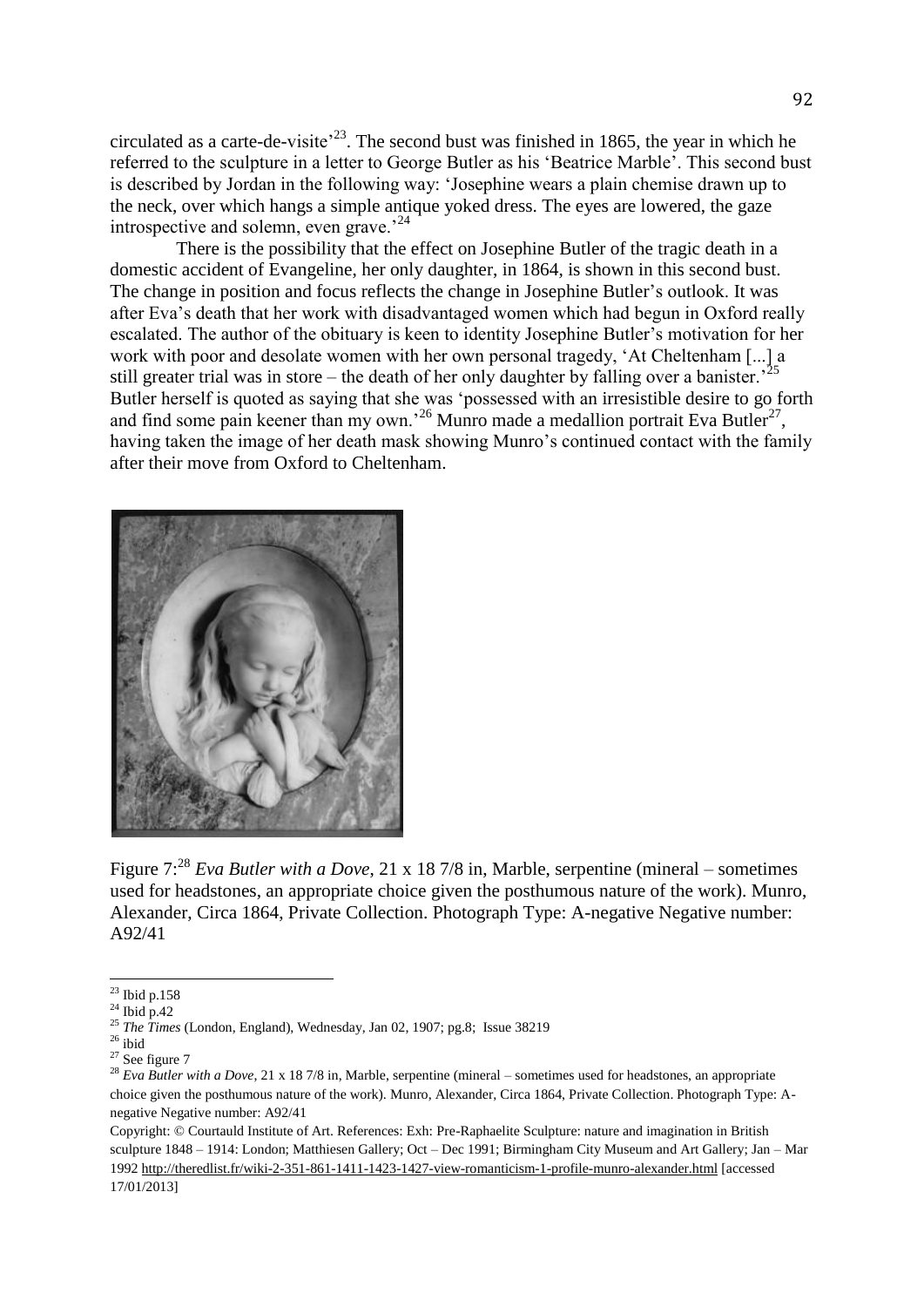The obituary associates some of the movement of the Butlers around the country with Josephine Butler's ill health, 'in Cheltenham her health greatly improved,<sup>29</sup>. It is also at pains to emphasise George's support of Josephine Butler's work with poor and displaced women despite a keen 'happiness (like hers) centring in domestic life<sup>30</sup>. This should be seen in conjunction with the overall tone of the obituary which is portraying Josephine Butler as wife first and reformer second. The author of the obituary points out that when the Butlers moved in 1866 for George Butler to take up the position of Principle of Liverpool College into the Butlers' house was 'crowded as many as possible of the most friendless girls who were anxious to make a fresh start<sup>31</sup>.

It was in Liverpool that the substantive part of Josephine Butler's work with prostitutes began. She visited the workhouses and the quay, the hospitals and 'oakum picking sheds<sup>32</sup>. Throughout their account of Josephine Butler in the obituary, the author is at pains to recognise George Butler's support of his wife's campaign, emphasizing again their close relationship and solid marriage. George Butler encouraged her, recognising the 'call of God to conflict<sup>33</sup> and whilst she initially 'shrank back<sup>34</sup> Josephine Butler eventually responded fully and wholeheartedly to the call to help lead a movement that would be successful in its aim of repealing the Contagious Diseases Acts.

The Contagious Diseases Act was first passed in 1864 with further alterations and amendments added in 1866 and 1869 by which time it covered 18 districts, mainly those with working docks. The act allowed the police to arrest prostitutes and examine them for venereal disease. If found to be infected a woman could be imprisoned until cured. The objection to the acts focussed on the abysmal treatment of women in the arrest and examination process and the lack of equality, men were not subject to the same treatment despite also being capable of carrying the disease.

It is in Josephine Butler's initial reaction to the request for her help that the obituary offers its fullest description of her:

A woman of extreme delicacy and refinement of mind, with a horror not only of contact with vice, but of publicity and agitation, she was only driven to action by passionate love of purity and justice, and boundless love of her unhappy sisterwomen. $35$ 

This statement about Josephine Butler does not seem to fit well with the woman portrayed by Munro. Her 'delicacy' could be a reference to the poor health which she suffered but her forthright approach to the rights of women is certainly not delicate. Speaking at a public meeting she described the medical examinations used to assess whether or not prostitutes were carrying venereal disease as 'surgical rape', surely not the words of an extremely delicate woman.

The obituary offers a reasonably detailed account of the progress of the Repeal of the Contagious Diseases Act through parliament in the 1870s and 1880s, the first attempt in 1873 having failed with two thirds of the house voting against the repeal. When the movement was finally successful in 1886, Josephine Butler did not cease her work but continued to campaign for the rights of prostitutes, shifting her focus onto the colonies, notably India where the system of arresting and forcibly hospitalising prostitutes suspected of carrying disease

- $34$  ibid
- $35$  ibid

<sup>29</sup> *The Times* (London, England), Wednesday, Jan 02, 1907; pg.8; Issue 38219

 $30$  ibid

 $31$  ibid

 $32$  ibid (common term for prisons)

 $33$  ibid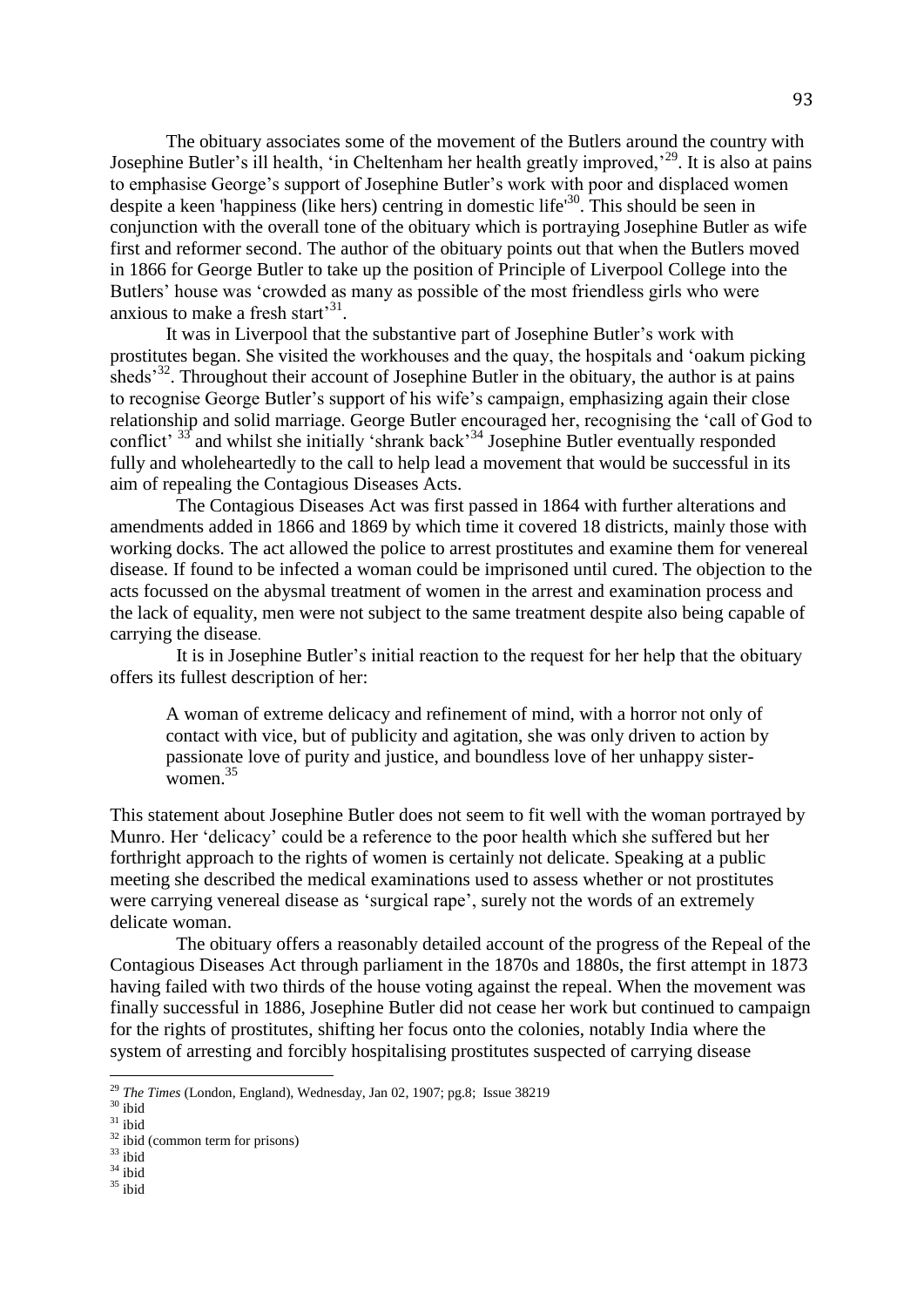continued. The obituary does not mention Josephine Butler's work in promoting the higher education or women or her connection to Newnham College, Cambridge. This is an interesting omission and one which would possibly lead the reader to the conclusion that her only work was with the disadvantaged women that she encountered in Oxford, Cheltenham and Liverpool and the political campaign surrounding the repeal of the Act. The obituary therefore does not fully illustrate the life of Josephine Butler but selects those aspects of her work which are deemed, by the author, appropriate to commemorate her and her legacy. Ending with a powerful and highly complementary description of Josephine Butler, the obituary draws together a number but not all of her commendable characteristics and actions.

Mrs Butler is described by one of her fellow-workers<sup>36</sup> as 'an almost ideal woman; a devoted wife, exquisitely human and feminine, with no touch in her of the "woman of the platform," though with a great gift of pleading speech; with a powerful mind, and a soul purged through fire.<sup>37</sup>

It is this description which perhaps synthesises most successfully with the Munro portrait bust of 1855. The two sculptures and the smaller but exquisite medallion sculpture of Eva Butler cradling a bird (figure 2) are all typical of Munro's sentimental and idealised style which evokes a level of reflection and pathos in the viewer.

As an artefact the 1855 bust tells us little of Josephine Butler's socially and politically reforming works. It represents a beautiful young woman, focussed straight ahead and dressed in a style that would require a level of bravery and disregard for the social expectations of the period. As the bust perhaps presents an 'ideal' so does the obituary. The more radical and unacceptable aspects of Josephine Butler's reforming work are not directly referenced and her life is seen in conjunction with that of her husband. Munro offers us no image of George Butler, only of Josephine Butler and later Eva. The obituary offers a formal and assumedly objective portrait of Josephine Butler, the bust a more personal and intimate image. Both artefacts present an ideal, the bust of a young and prosperous woman and the obituary of a slightly fragile but religiously committed member of society. In combination, as artefacts which show the image and life of one woman each adds a depth that both highlights the achievements of the other and exposes their deficiencies. The artefacts show more about the standards of the time, of beauty, social activity and the perception of women than they show us about Josephine Butler herself.

 $\overline{a}$ 

<sup>&</sup>lt;sup>36</sup> The Ladies National Association is recorded as having 811 members and 57 branches in 1871.

<sup>&</sup>lt;sup>37</sup> *The Times* (London, England), Wednesday, Jan 02, 1907; pg.8; Issue 38219